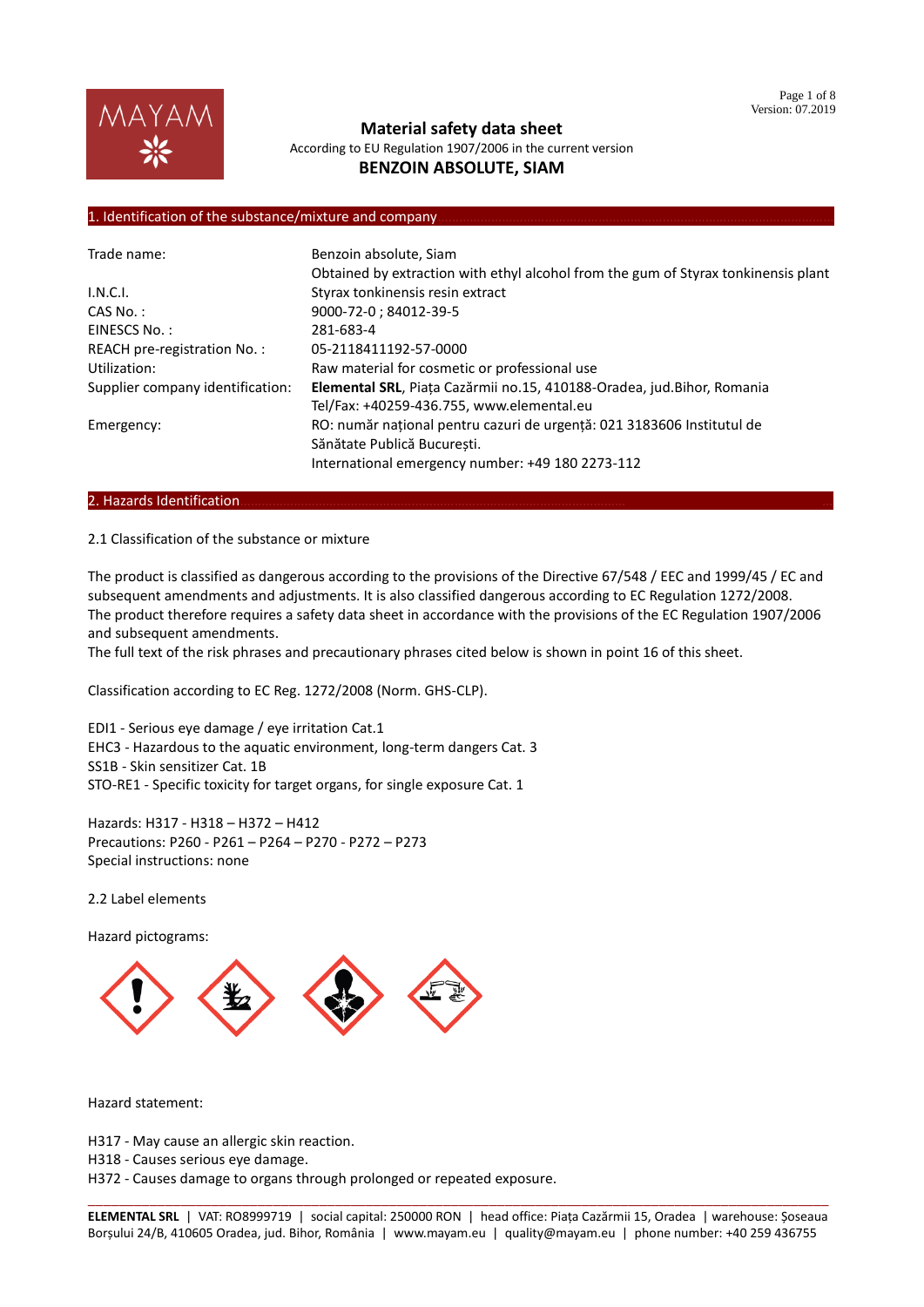

According to EU Regulation 1907/2006 in the current version **BENZOIN ABSOLUTE, SIAM**

H412 - Harmful to aquatic life with long lasting effects.

Precautionary statement:

P260 - Do not breathe dust / fumes / gases / mist / vapors / aerosols.

P261 - Avoid breathing dust / fumes / gases / mist / vapors/ aerosols.

P264 - Wash thoroughly after use.

P270 - Do not eat, drink or smoke when using.

P272 - Contaminated work clothing should not be taken out of the workplace.

P273 - Do not disperse in the environment.

Special instructions: none

2.3 Other hazards Contains: Benzoic acid.

### 3. Declaration of ingredients.

The product contains the following ingredients:

| <b>Substance</b>               | C.A.S.    | <b>EINECS</b> | <b>Hazard symbols</b> | Percent % |
|--------------------------------|-----------|---------------|-----------------------|-----------|
| Benzoic acid                   | 65-85-0   | 200-618-2     | H315, H318, H372      | > 50%     |
| Benzyl benzoate                | 120-51-4  | 204-402-9     | H302, H400, H411      | [1;5]     |
| Ethyl alcohol                  | 64-17-5   | 200-578-6     | H225, H312, H319      | [1;5]     |
| Nerolidol (isomer unspecified) | 7212-44-4 | 230-597-5     | H319, H400, H410      | [0;1]     |

### 4. First aid measures………………………………………………………………………………………… ………

#### 4.1 Description of first aid measures

In case of contact with skin: wash the affected area immediately with plenty of soap and water, if irritation persists seek medical attention.

In case of contact with eyes: rinse with plenty of water for at least 15 minutes (while holding eyelids apart), if irritation persists seek medical attention.

If swallowed: rinse mouth with water, do not induce vomiting. Consult your doctor immediately.

In case of inhalation: take the person to fresh air, remove contaminated clothes, if difficulty of breathing persists seek medical attention.

4.2 Main symptoms and effects, both acute and delayed

In case of contact with skin, may cause irritation. May cause illness in case of inhalation.

4.3 Indication to consult a physician immediately or any special treatments

In case of illness contact your physician immediately.

#### 5. Fire fighting measures.

5.1 Means of extinction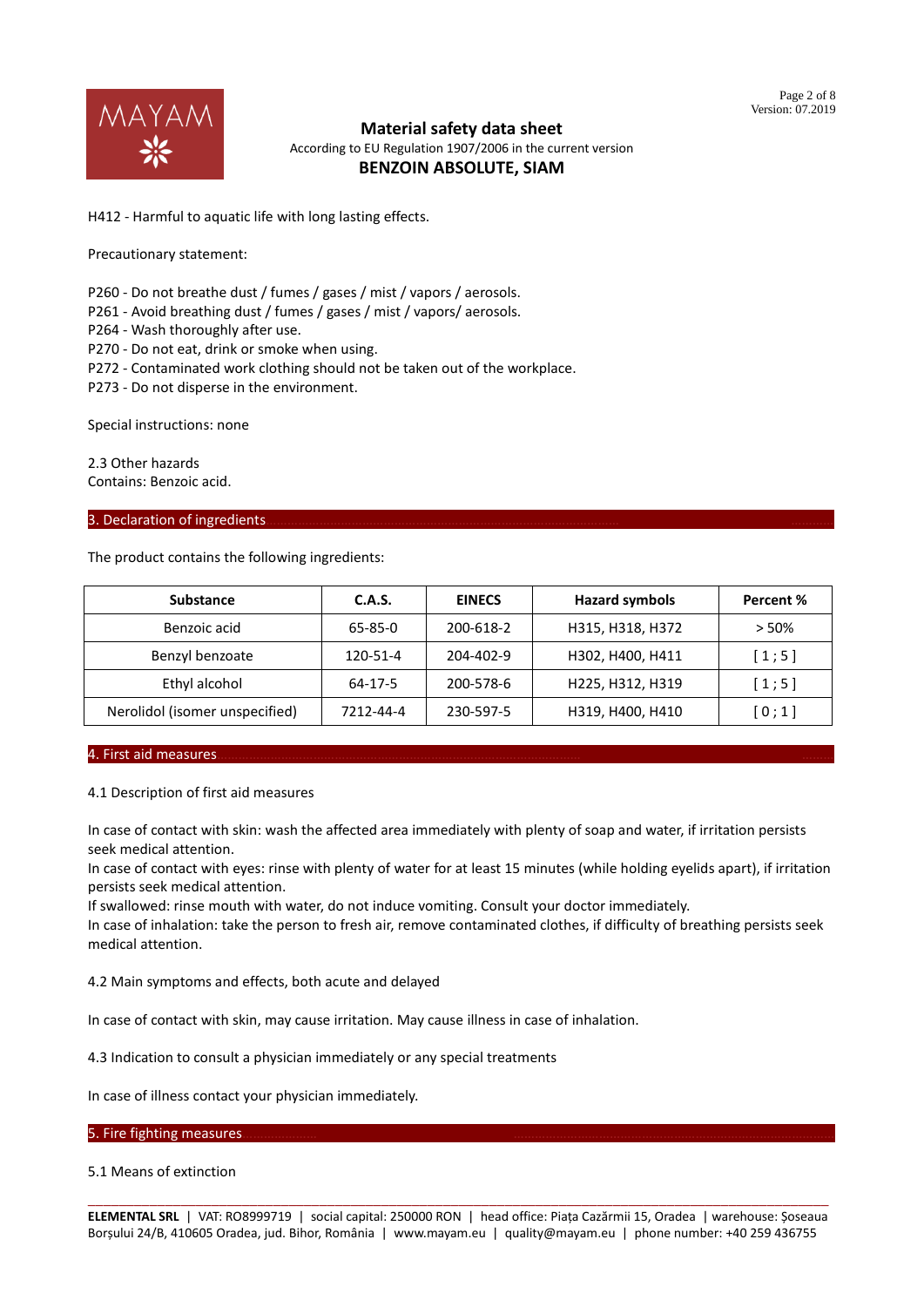

According to EU Regulation 1907/2006 in the current version **BENZOIN ABSOLUTE, SIAM**

Do not use water to extinguish fire. Use foam fire extinguishers, with carbon dioxide or powder. 5.2 Special hazards arising from the substance or mixture

During the fire toxic fumes could be released, use protective masks. Overpressure can be created in containers exposed to fire with danger of explosion, cool the containers before handling them.

5.3 Recommendations for fire-fighters

Always wear full fire protection equipment (protective helmet with visor, fireproof clothing, intervention gloves, breathing apparatus).

6. Accidental release measures.

6.1 Personal precautions, protective devices and emergency procedures

In case of loss or spillage of the product, remove any flames or other sources of heat from the area where the leak occurred. Use protection if necessary for airways; protective clothing must be worn (eg. safety glasses or masks). Do not handle damaged containers or spilled product without wearing the appropriate protective equipment.

6.2 Environmental precautions

Prevent the product from entering drains, superficial drains, groundwater and confined areas. In case of such contamination inform the competent authorities.

6.3 Methods and materials for containment and remediation

Absorb spilled product with inert absorbent material (sand, vermiculite, diatomaceous earth). Collect most of the resulting material and deposit it in containers for disposal. Ensure adequate ventilation of the site.

6.4 Reference to other sections

Disposal of the contaminated material must be carried out in accordance with the provisions of point 13.

### 7. Handling and storage.

7.1 Precautions for safe handling

Use in well-ventilated places. Do not eat, drink or smoke during use product handling. Always wash your hands before and after use. Use protective clothing.

7.2 Conditions for safe storage, including any incompatibilities

Store in well-filled, tightly closed containers, away from direct sunlight and a temperature below 50°C away from any source of combustion. Do not smoke.

7.3 Specific end uses None.

### 8. Exposure controls / personal protection.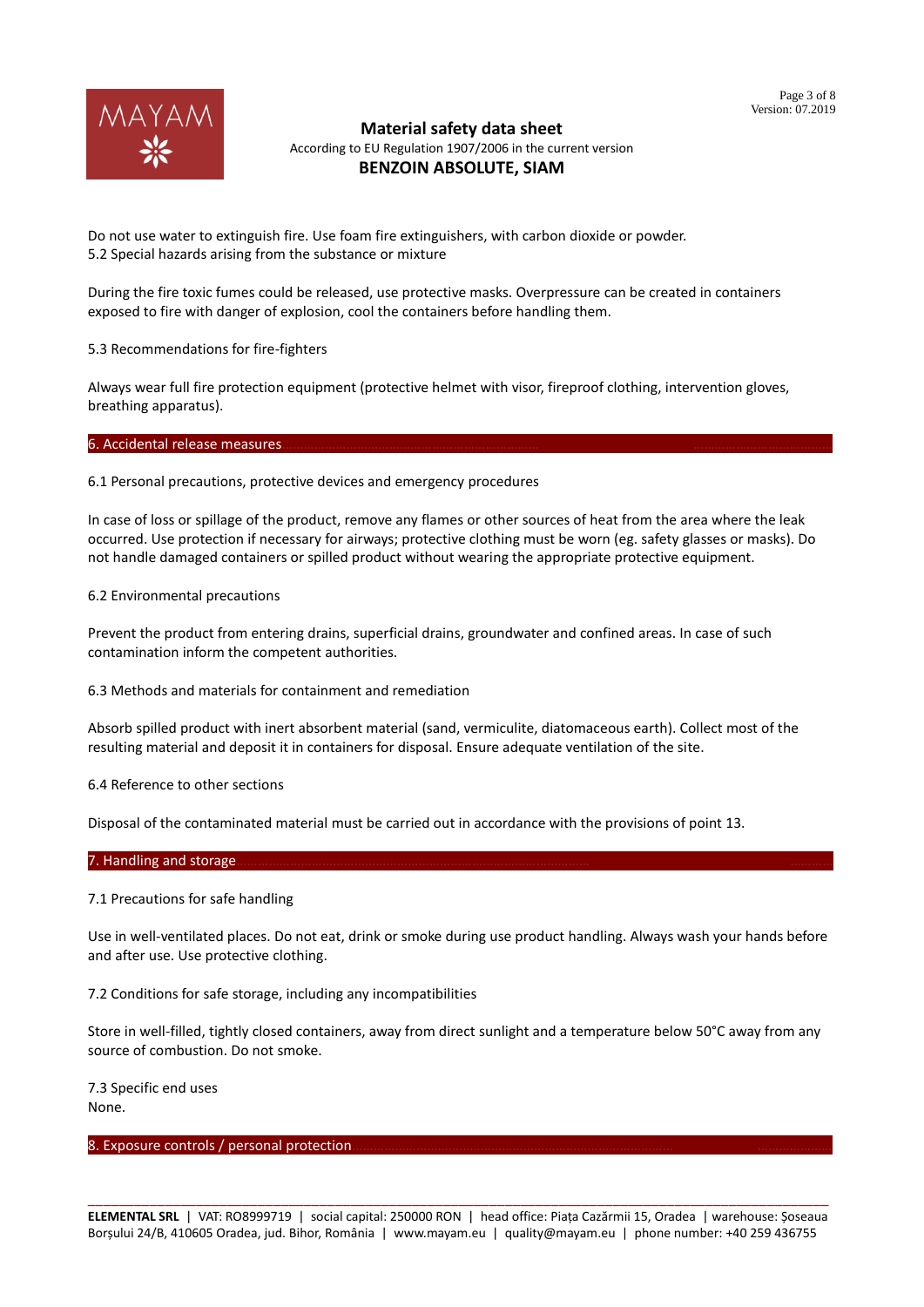

According to EU Regulation 1907/2006 in the current version **BENZOIN ABSOLUTE, SIAM**

8.1 Control parameters

There are no specific control parameters.

8.2 Exposure controls



Hand protection: Protect hands with category I work gloves (ref. Directive 89/686 / EEC and standard EN 374) such as latex, PVC or equivalent.

Skin protection: Wear work clothes with long sleeves and safety footwear for professional use of category I (ref. Directive 89/686 / EEC and standard EN 344). Wash with soap and water after removing protective clothing. Respiratory protection: Use protective masks. The use of respiratory protection is necessary in the absence of technical measures to limit worker exposure.

Eye protection: it is recommended to wear airtight protective goggles (ref. Standard EN 166).

### 9. Physical and chemical properties.

9.1 Information on physical and chemical properties

Appearance: solid Color: brown Odor: sweet, balsamic Relative density (d 20 / 20): NA Refractive index at 20°C: NA Optical rotation (°): NA Flash point: 93°C Odor threshold: NA pH: NA Melting point / freezing point: NA Initial boiling point and boiling range: NA Flash point: NA Evaporation rate: NA Flammability (solid, gas): NA Upper / lower flammability or explosive limits: NA Vapor tension: NA Vapor density: NA Solubility in water: NA Partition coefficient: n-octanol / water NA Auto-ignition temperature: NA Decomposition temperature: NA Viscosity: NA Explosive properties: NA Oxidizing properties: NA

9.2 Other information None

10. Stability and reactivity.

\_\_\_\_\_\_\_\_\_\_\_\_\_\_\_\_\_\_\_\_\_\_\_\_\_\_\_\_\_\_\_\_\_\_\_\_\_\_\_\_\_\_\_\_\_\_\_\_\_\_\_\_\_\_\_\_\_\_\_\_\_\_\_\_\_\_\_\_\_\_\_\_\_\_\_\_\_\_\_\_\_\_\_\_\_\_\_\_\_\_\_\_\_\_\_\_ **ELEMENTAL SRL** | VAT: RO8999719 | social capital: 250000 RON | head office: Piața Cazărmii 15, Oradea | warehouse: Șoseaua Borșului 24/B, 410605 Oradea, jud. Bihor, România | www.mayam.eu | quality@mayam.eu | phone number: +40 259 436755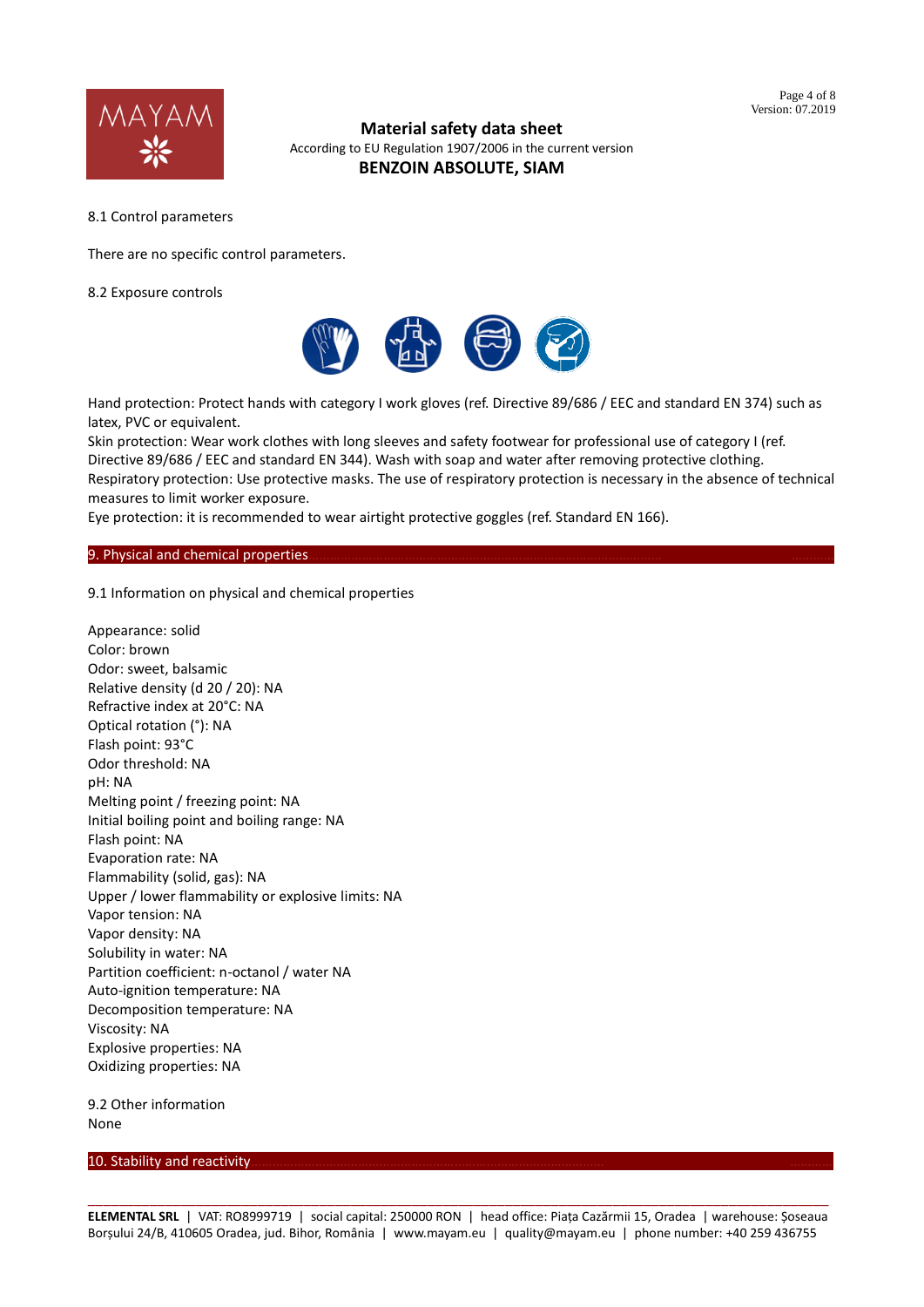

According to EU Regulation 1907/2006 in the current version **BENZOIN ABSOLUTE, SIAM**

Stable under normal conditions of use.

10.1 Responsiveness Not applicable

10.2 Chemical stability Not applicable

10.3 Possibility of dangerous reactions Not applicable

10.4 Conditions to avoid Not applicable

10.5 Incompatible materials Not applicable

10.6 Hazardous decomposition products Not applicable

### 11. Toxicological information.

11.1 Information on toxicological effects

No tests have been performed.

### 12. Ecological information.

12.1 Toxicity

There is no toxicity, but the product must be considered as dangerous for the environment.

12.2 Persistence and degradability Not applicable

12.3 Bioaccumulation potential Not applicable

12.4 Ground mobility Not applicable

12.5 Results of PBT and vPvB assessment Not applicable

12.6 Other adverse effects Not applicable

13. Disposal considerations

13.1 Waste treatment methods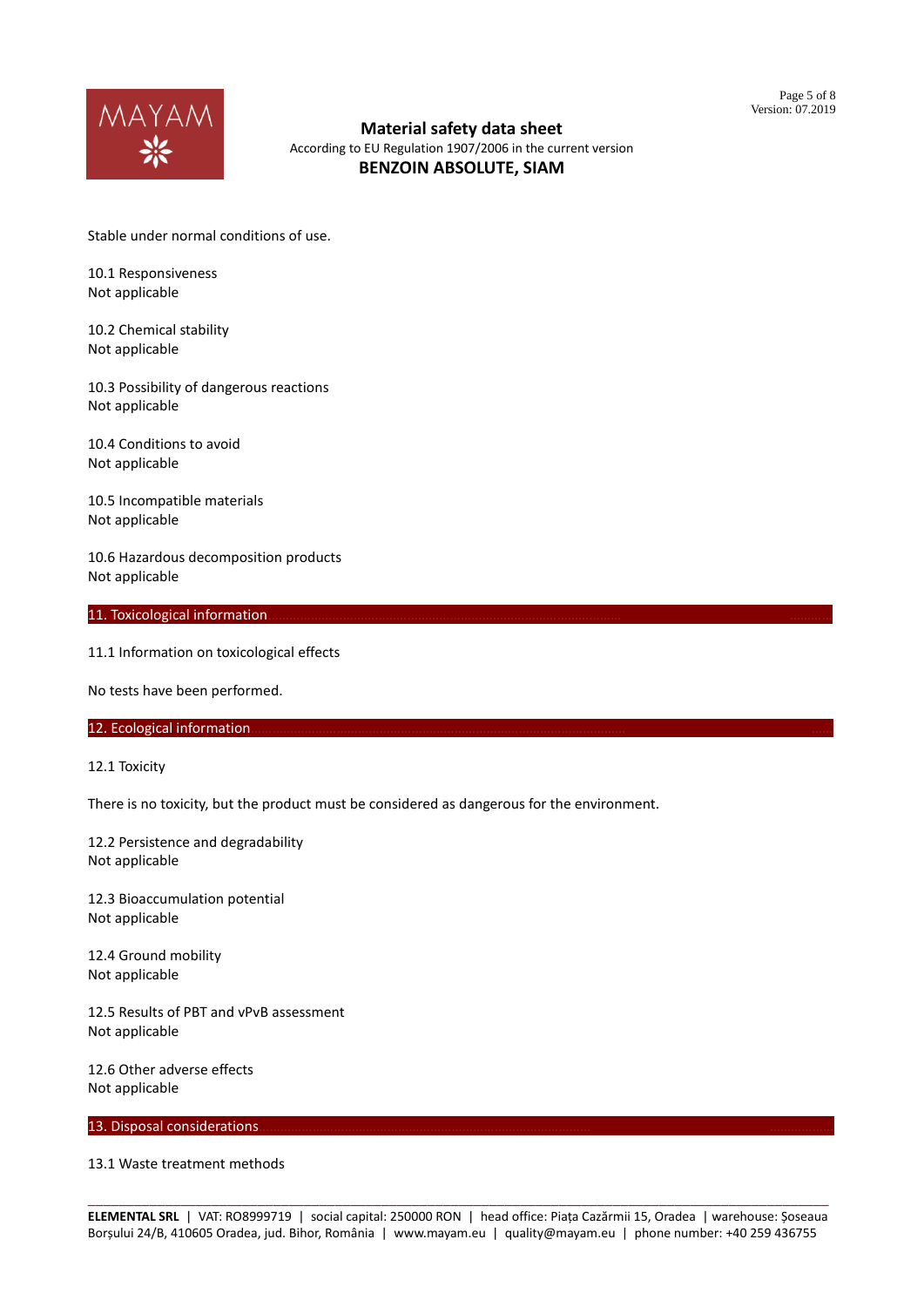

According to EU Regulation 1907/2006 in the current version **BENZOIN ABSOLUTE, SIAM**

Product residues are to be considered special hazardous waste. The danger of the waste that partly contains this product must be assessed on the basis of current legislative provisions.

Disposal must be entrusted to an authorized waste management company in compliance with national and possibly local legislation.

Contaminated packaging must be sent for recovery or disposal in compliance with national waste management regulations.

### 14. Transport information

| ADR / RID   | <b>IMDG</b> | <b>IATA</b> |
|-------------|-------------|-------------|
| Unregulated | Unregulated | Unregulated |

14.1 UN number ADR: Unregulated IMDG: Unregulated IATA: Unregulated Customs Code: 33013000

14.2 UN shipping name ADR: Unregulated IMDG: Unregulated IATA: Unregulated

14.3 Class of danger for transport ADR: Unregulated IMDG: Unregulated IATA: Unregulated

14.4 Packing group ADR: Unregulated IMDG: Unregulated IATA: Unregulated

14.5 Environmental hazards Not applicable

14.6 Special precautions for users Not applicable

14.7 Transport in bulk according to Annex II of MARPOL 73/78 and the IBC code Not applicable

### 15. Regulatory information.

15.1 Regulations and legislation on health, safety and environment specific to the substance or mixture Not applicable

15.2 Chemical safety assessment. Components: Benzoic acid. May cause allergic reactions.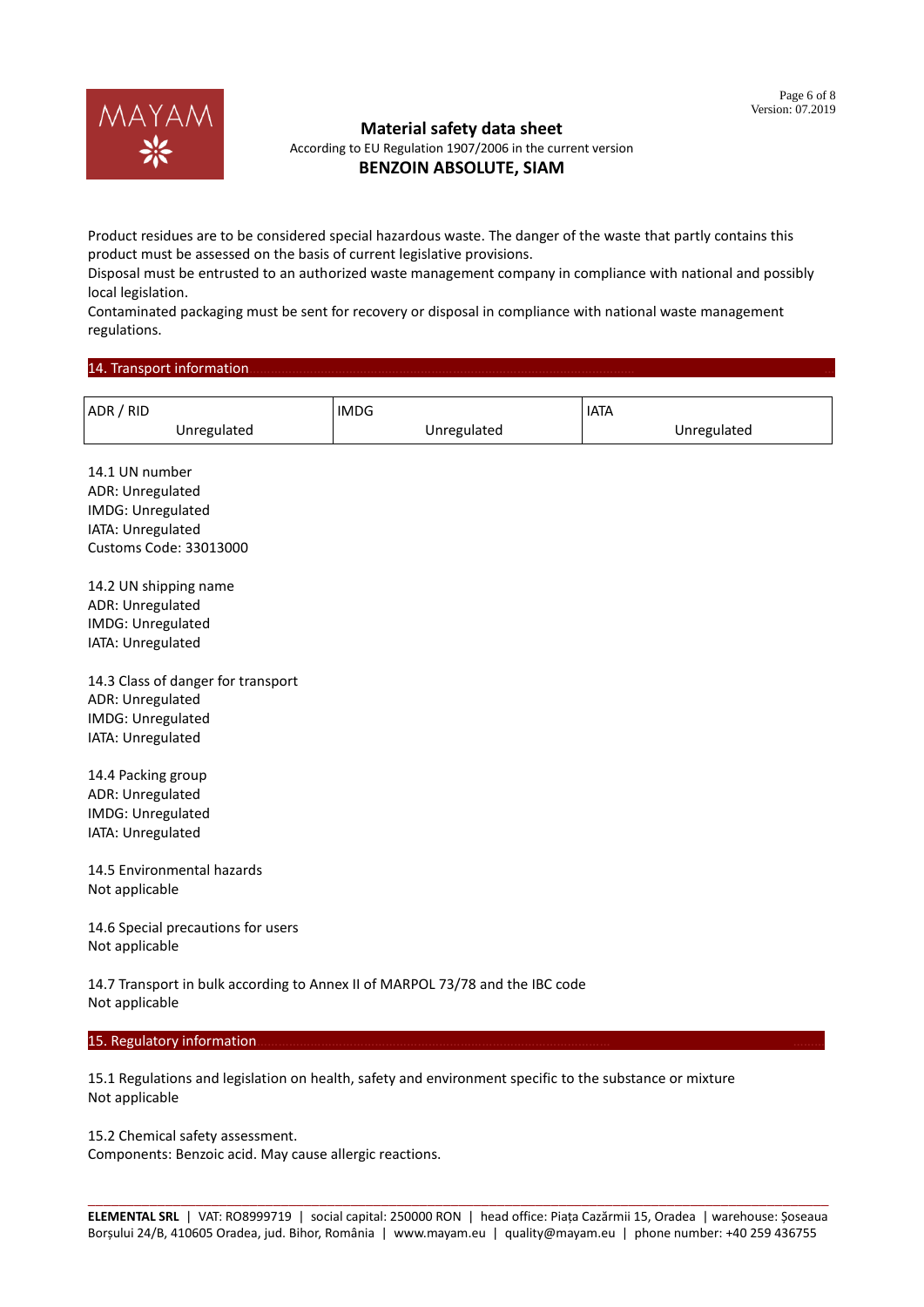

According to EU Regulation 1907/2006 in the current version **BENZOIN ABSOLUTE, SIAM**

# 16. Additional information

16.1 Abbreviations:

ADR: European Agreement concerning the International Carriage of Dangerous Goods by Road. CAS: Chemical Abstracts Service (division of the American Chemical Society). CLP: Classification, Labeling, Packaging. DNEL: Derived No Effect Level. EINECS: European Inventory of Existing Commercial Chemical Substances. GHS: Globally Harmonized System of Classification and Labeling of Chemicals. IATA: International Air Transport Association. IATA-DGR: Dangerous Goods Regulation by the "International Air Transport Association" (IATA). ICAO: International Civil Aviation Organization. ICAO-TI: Technical Instructions by the "International Civil Aviation Organization" (ICAO). IMDG: International Maritime Code for Dangerous Goods. INCI: International Nomenclature of Cosmetic Ingredients. LTE: Long-term exposure. PNEC: Predicted No Effect Concentration. RID: Regulation Concerning the International Transport of Dangerous Goods by Rail. STE: Short-term exposure. STEL: Short Term Exposure limit. STOT: Specific Target Organ Toxicity. 16.2 Full text of the H phrases mentioned in point 3: H225 - Highly flammable liquid and vapor. H302 - Harmful if swallowed. H312 - Harmful in contact with skin.

- H315 Causes skin irritation.
- H318 Causes serious eye damage.
- H319 Causes serious eye irritation.
- H372 Causes damage to organs through prolonged or repeated exposure.
- H400 Very toxic to aquatic organisms.
- H410 Very toxic to aquatic life with long lasting effects.
- H411 Toxic to aquatic life with long lasting effects.